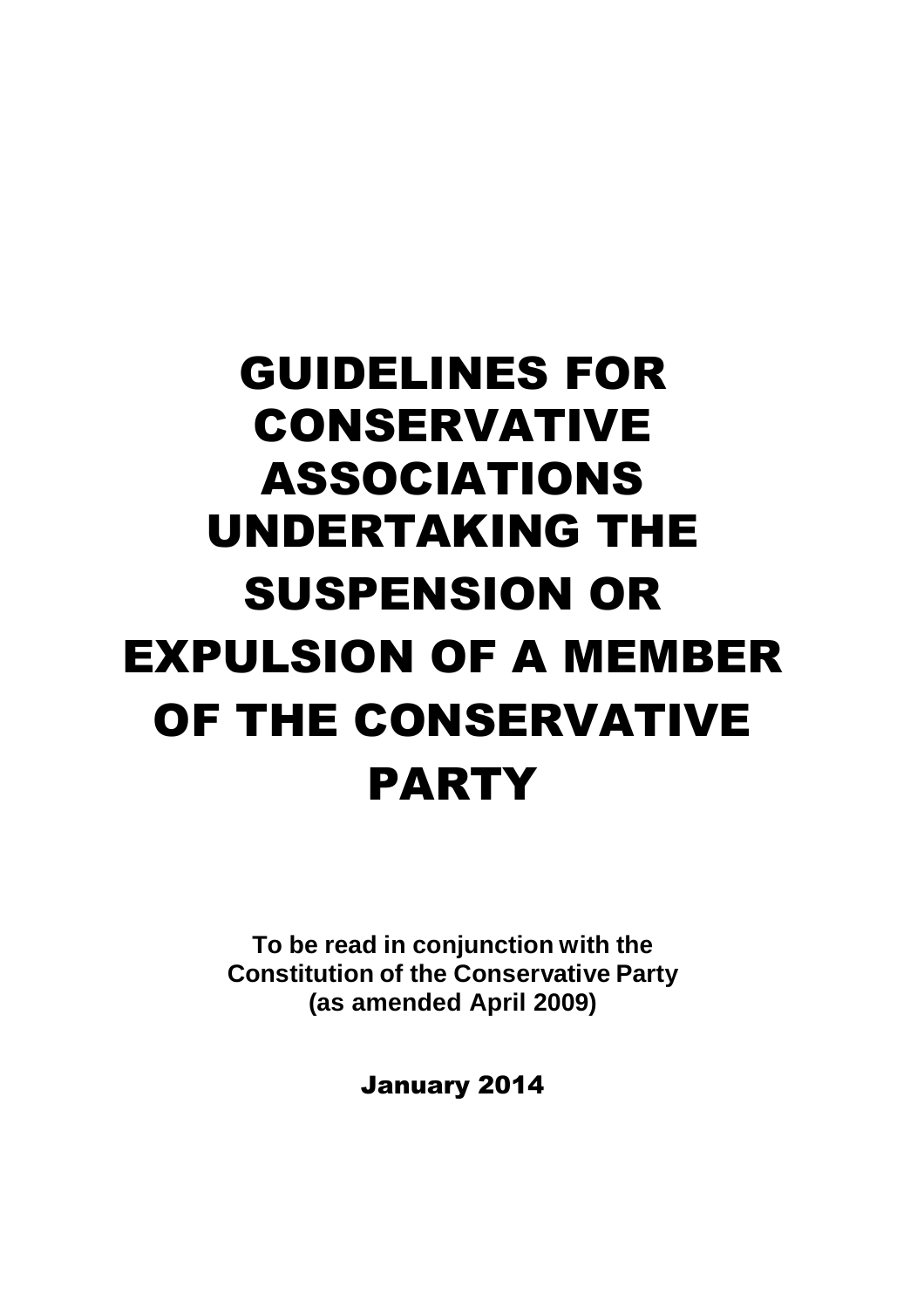## **Foreword**

The exercise of discipline, while inevitably a negative feature of our activities, is vital in keeping the Party fighting-fit for national, European and local elections.

For that reason it is vital that every one of us involved in running of the Party from top to bottom have plain, simple guidelines from which to work.

I am extremely grateful to my colleagues on the sub-committee of the Disciplinary Committee who have been working hard to produce this short and very helpful summary for several months. I must make special mention of the detailed and painstaking contributions of Marcus Booth, one of the legal members of the team, and the final rounds of meticulous editing undertaken by Stephen Phillips and David Comerford.

I commend these Guidelines to all members of the Party.

Simon Mort OBE Chairman Disciplinary Committee The Conservative Party England, Wales & Northern Ireland

18 January 2014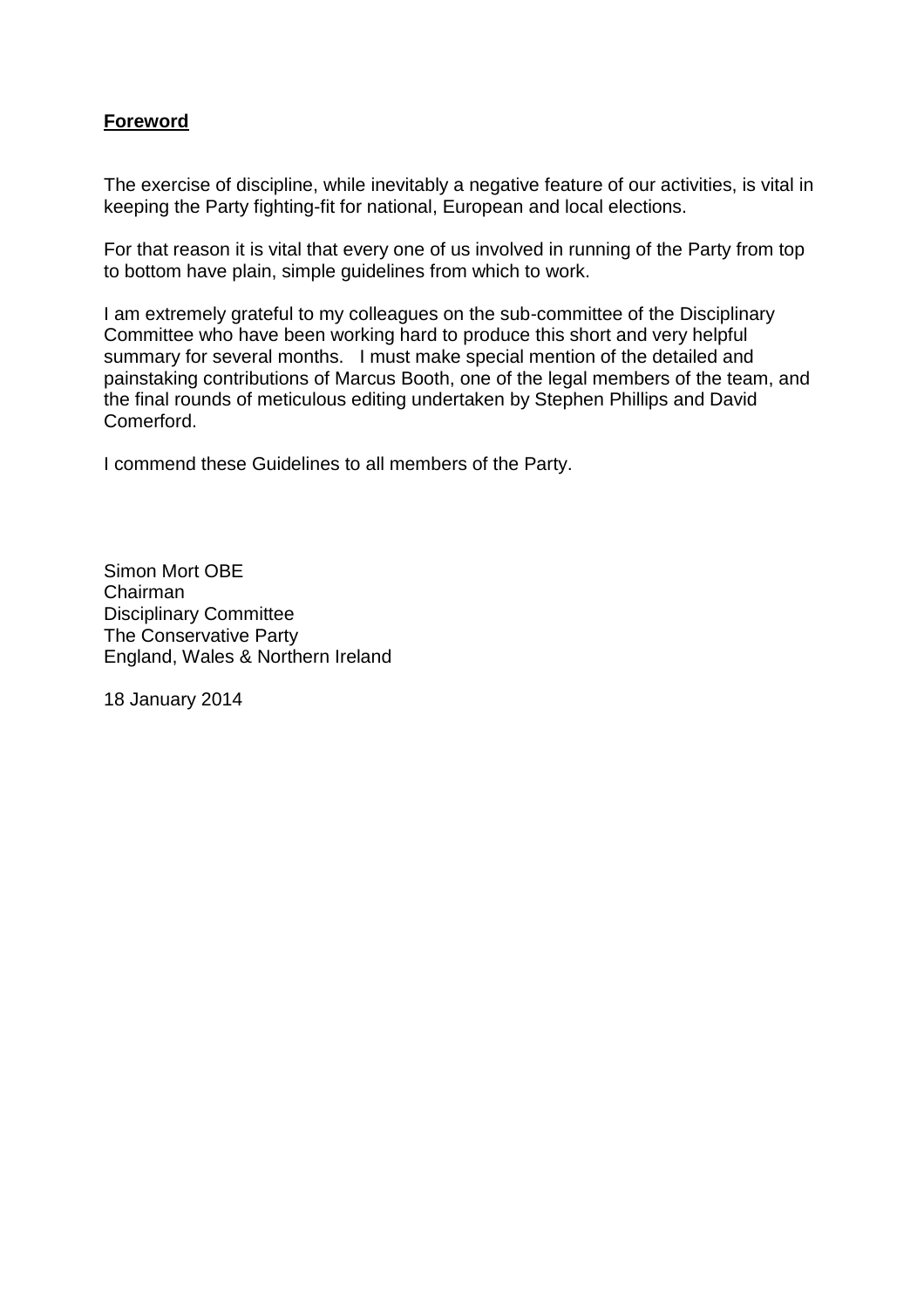# **CONTENTS**

| Introduction                                                                                                            | p.1  |
|-------------------------------------------------------------------------------------------------------------------------|------|
| Suspension of a Member                                                                                                  | p.2  |
| Procedures to be followed when considering a motion to expel an individual<br>from membership of the Conservative Party | p.3  |
| The Appeal Procedure                                                                                                    | p.5  |
| Sample Letter A - Letter to a suspended member                                                                          | p.7  |
| Sample Letter B - Letter to an individual facing a motion to expel                                                      | p.8  |
| Sample Letter C - Letter to Executive informing them of the hearing                                                     | p.9  |
| Sample Letter D - Letter of expulsion to be sent after the Executive meeting                                            | p.10 |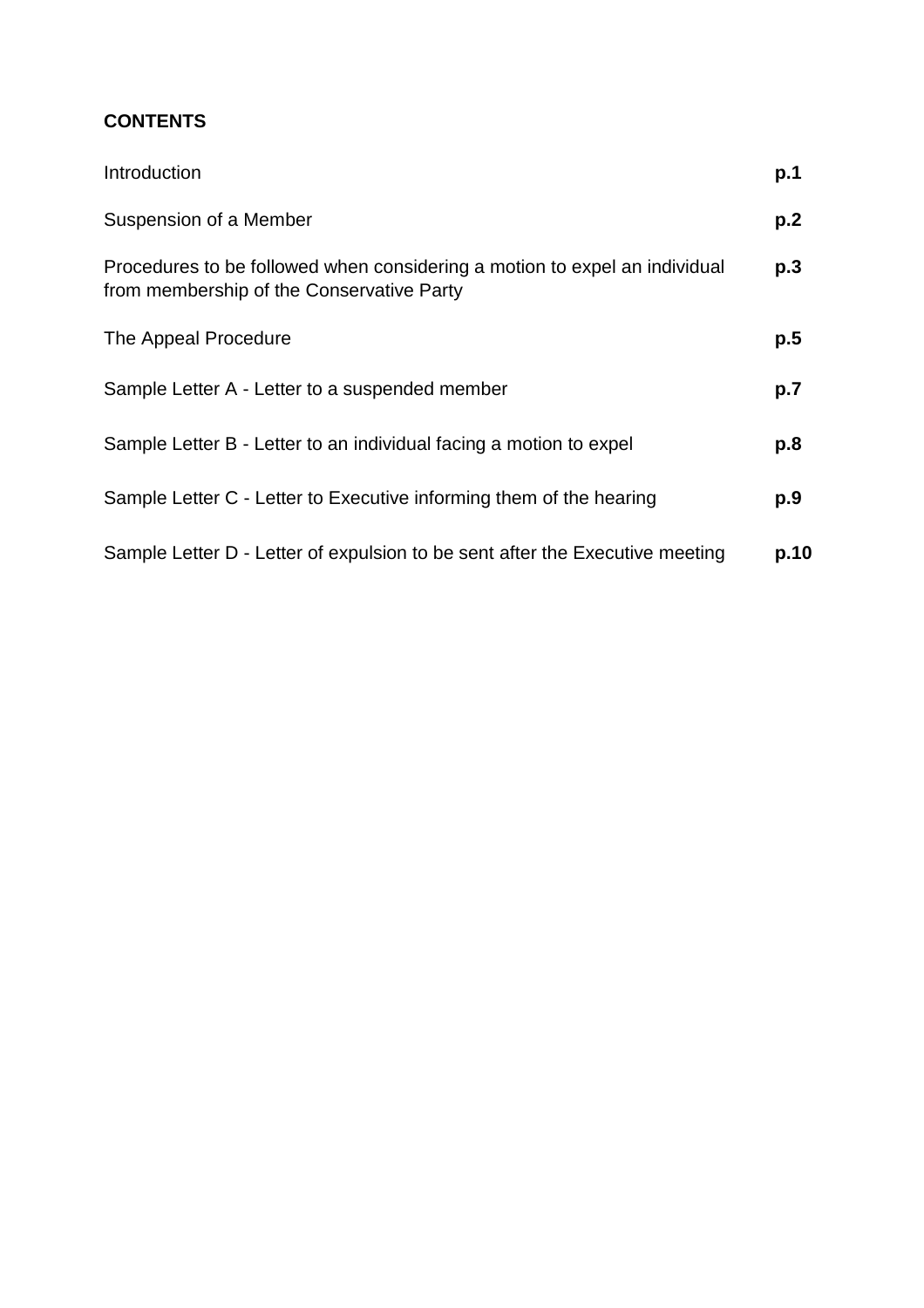#### **Introduction**

The purpose of these guidelines is to establish procedures to be followed when a Conservative Association is considering the suspension or expulsion of a Conservative Party member.

These guidelines are consistent with the Constitution of the Party and reflect the current framework which the Board has established.

When considering the proposed suspension or expulsion of a Party member, the Association should ensure that it is familiar with the following sections of the Constitution of the Conservative Party (as amended April 2009):

- 1. Rules 3, 54, 55, 56, 57, 58, 59
- 2. Schedule 6 (Further Rules of the Party), Clauses 3, 4, 5, 13, 23, 28
- 3. Schedule 7 (Rules of the Conservative Party Constituency Associations), Mandatory Rules 3.1 – 3.10

The Officers and the Executive Council of the Association are advised to work closely with the Party's professional field staff throughout the process.

The Association must ensure that the essential elements of natural justice are observed. These include

- 1. The right of the member to be heard by an unbiased tribunal and to have the opportunity to answer the charges raised;
- 2. The right of the member to receive notice of the charges of misconduct or the basis upon which it is considered that the declared opinions or actions of the individual are inconsistent with the objects of the Conservative Party;
- 3. The right of the member to appeal to the Party's Disciplinary Committee.

Every effort should be made to resolve the situation before expulsion procedures are started. The Chairman of the Association should explore every reasonable option which should include, but not be limited to, a cooling down period, independent arbitration or the use of a conciliator.

A conciliator can be any experienced member of the Party either at a local or national level.

If appointed, the conciliator will, as far as practicable, seek to reconcile areas of disagreement and establish if there are any grounds on which alternatives to expulsion can be explored.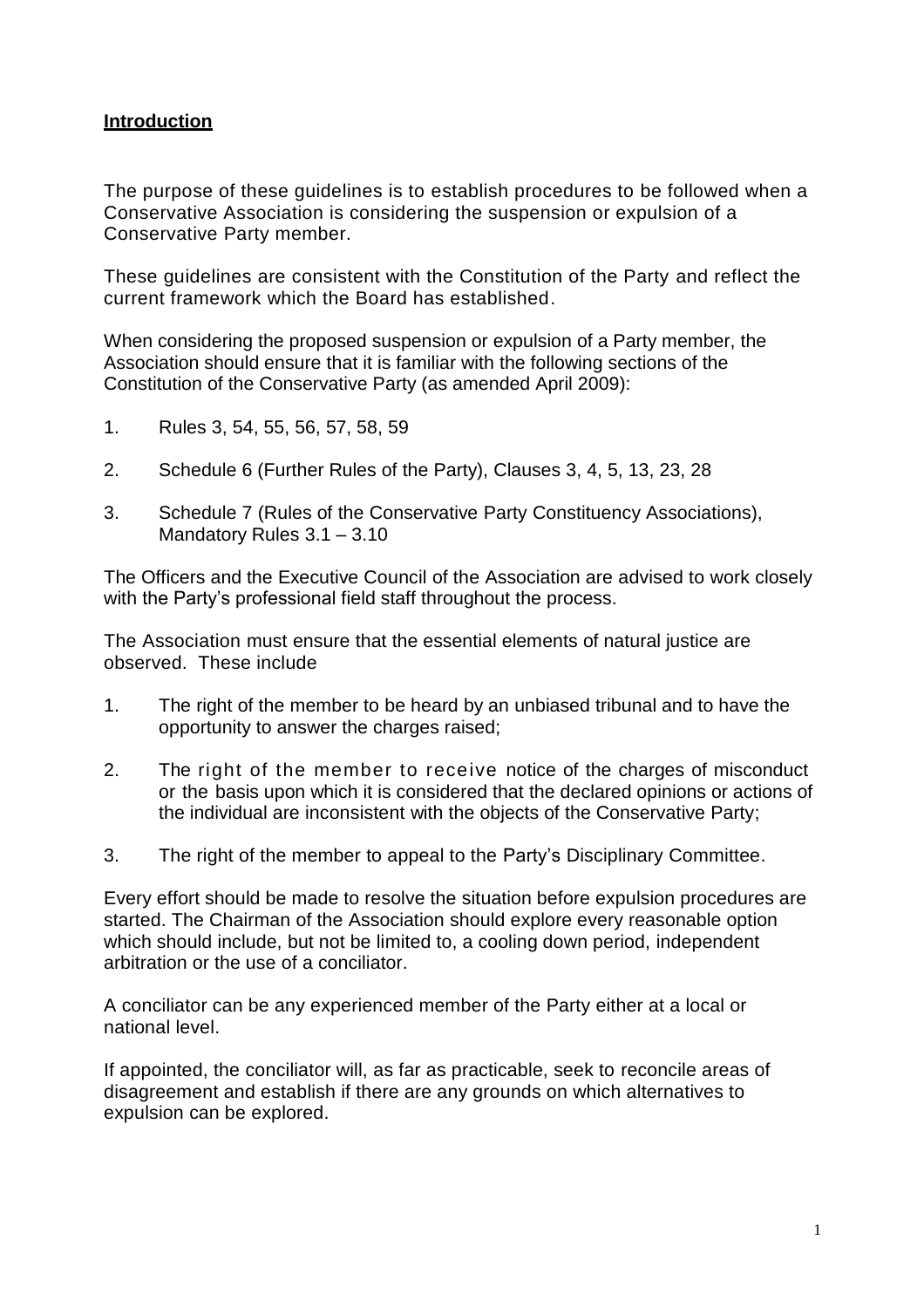### **Suspension of a Member**

Before beginning the process of expulsion the Association should consider whether the member should first be suspended. This provides a mechanism whereby the member concerned can be immediately but temporarily removed from the Party, pending the occurrence of an action e.g. formal expulsion proceedings, an investigation, a police investigation or a criminal trial. Suspension must not be used as a disciplinary sanction in itself.

The Chairman of the Association should summon an emergency meeting of the Management Team to consider the immediate suspension of the individual member pending a hearing at the Executive Council.

If at that meeting it is decided by a majority vote that the individual should be suspended, he or she must be informed in writing within 24 hours (**Sample Letter A**). The individual must also be advised that they will have an opportunity to be heard at either the next regular meeting of the Executive or earlier if a special Executive is to be convened to deal with the matter (whichever is earlier within the following eight weeks).

Any member suspended from the Party may not participate in any Conservative Party activity including attendance at meetings, campaigning activities or social events.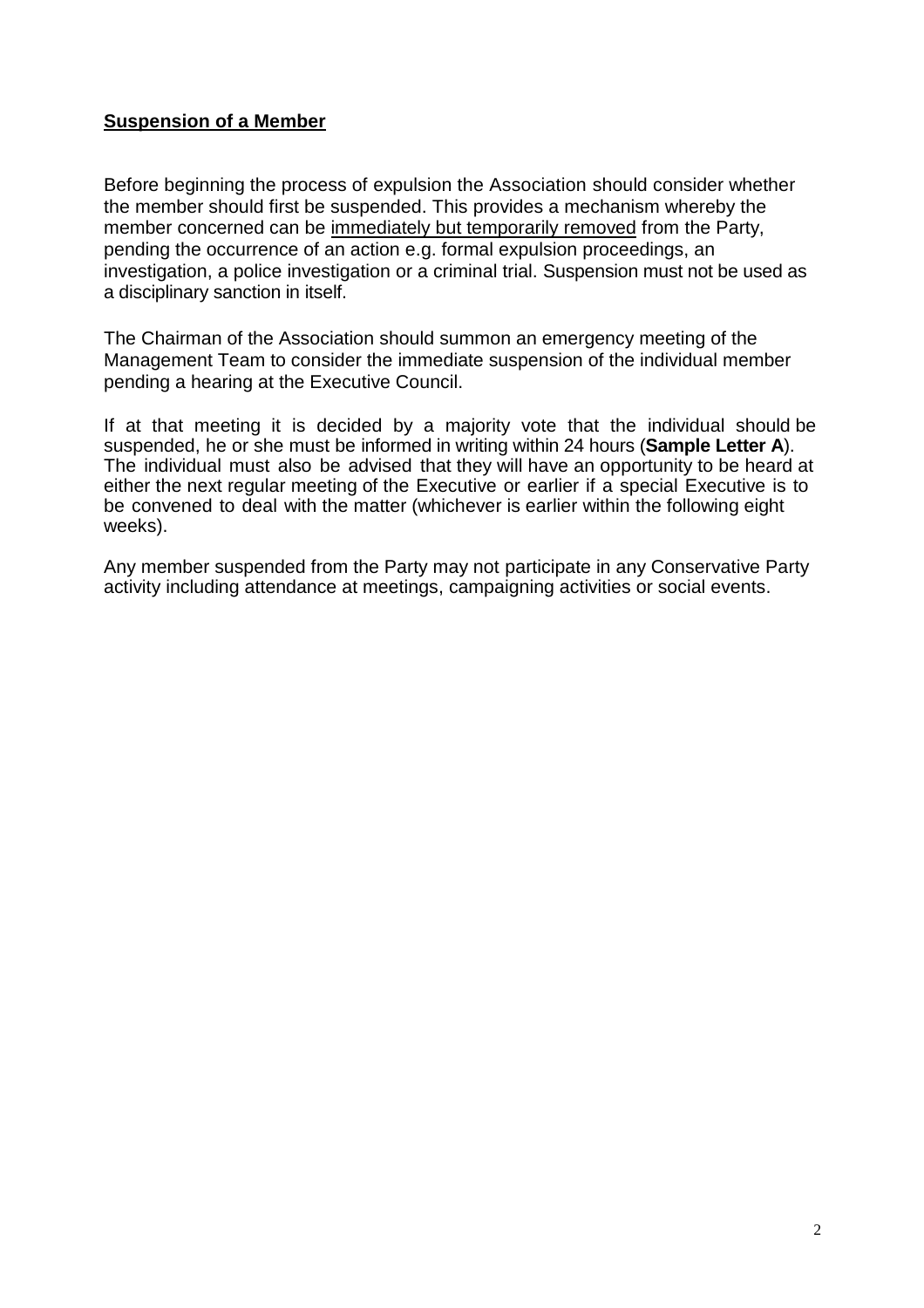#### **Procedures to be followed when considering a motion to expel an individual from membership of the Conservative Party**

The member should be given at least 14 days notice of the meeting of the Executive Council. See **Sample Letter B**.

The members of the Executive Council should be given at least 14 days notice of the meeting of the Executive Council. See **Sample Letter C**.

#### The Composition of the Executive Council

The membership of the Executive Council must be checked thoroughly to ensure that it is properly constituted and that only those entitled to attend and vote at the Executive Council may do so. It is the responsibility of the Chairman of the Association to ensure that the Executive Council is properly constituted.

The responsibility for the integrity and completeness of all correspondence in this process, including the retention of all relevant paperwork, lies with the Chairman of the Association. It is strongly recommended that correspondence to the member facing a motion to expel should be sent by recorded delivery.

**Sample Letter B** must include a statement setting out full and specific details of the charges and circumstances. It is not enough to require a member to "explain his or her conduct." The phrase "bringing the Party into disrepute" should not be used as it is unspecific and not an explanation in itself. The charges will be the basis of the hearing and they cannot be added to or amended at any time after the letter has been served on the member.

#### Chairing the Executive Council

In order to ensure impartiality, the Executive Council must not be chaired by the Chairman of the Association, other officer or member of the Association nor any other person connected with the relevant member or the circumstances relating to the case. The Area Chairman should therefore be invited to take the chair. If he or she cannot for whatever reason, a senior member of the voluntary Party unconnected to the matter should be invited.

If the item is part of a regular agenda of the Executive Council Meeting, the Chairman of the Association may take the chair for the remainder of the meeting, but must relinquish it for this item.

If a conciliator has been appointed and involved in the matter, he or she may attend but not participate at the meeting of the Executive Council. In the event of an appeal against the decision to expel, the conciliator may be invited by the Chairman of the Disciplinary Committee to submit their observations of the conduct of the Executive Council.

#### Procedure

At the meeting of the Executive Council, the Chairman of the meeting should invite a representative of the Association (probably the Chairman of the Association, but not necessarily so) to put to the meeting the charges laid against the individual member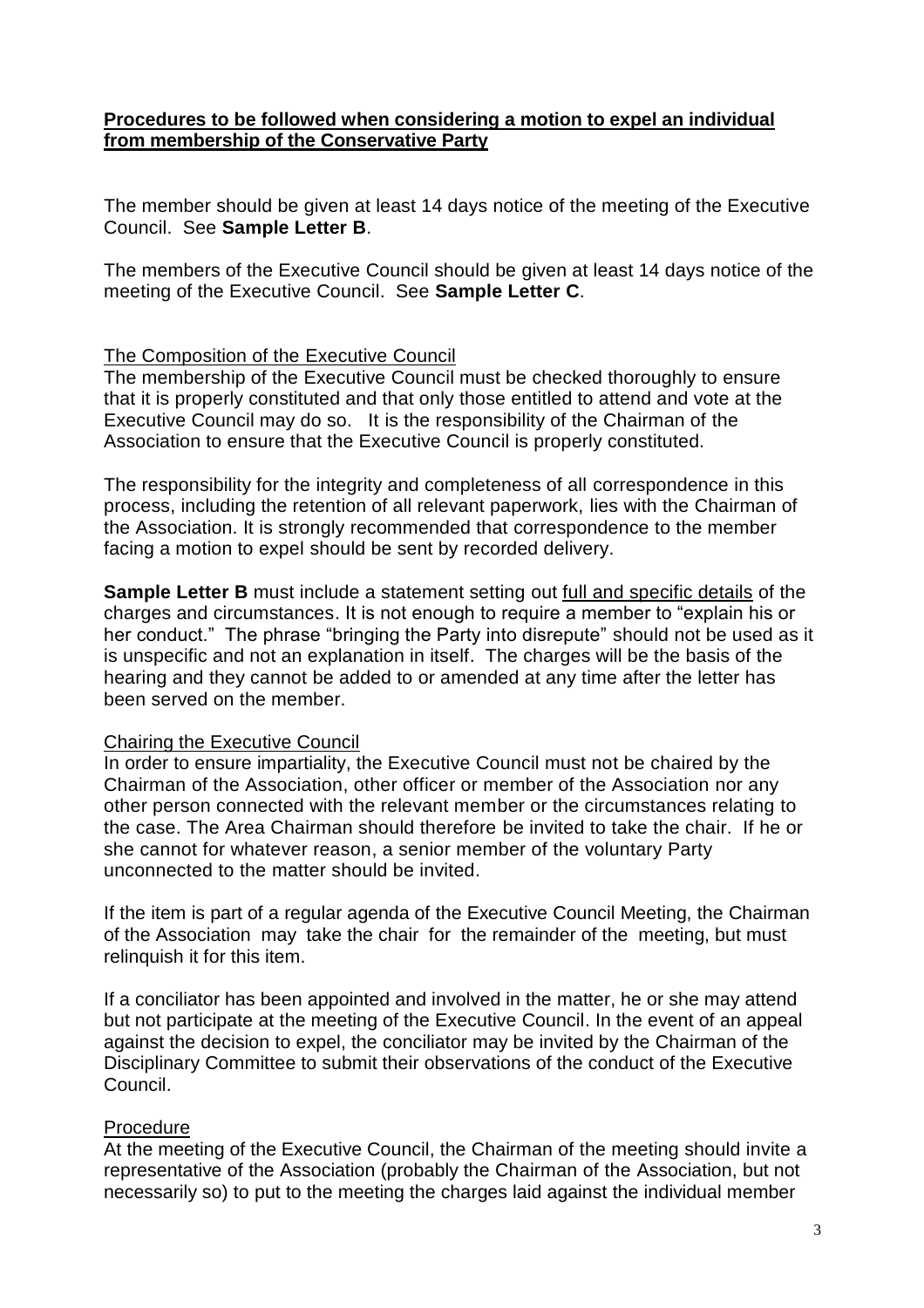and explain to the meeting why it is considered necessary that he/she should be expelled.

Should the relevant member fail to appear before the Executive Council, having given no reasonable explanation, the Executive Council may consider the motion to expel and vote on the matter in their absence.

The individual must have the opportunity to respond, being given a similar length of time.

The Association should sum up its case and the individual member should then respond.

Following the meeting of the Executive Council, the Chairman should write to the individual member within two working days informing them of the decision and, if the motion was confirmed, informing the individual member of their right of appeal (**Sample Letter D**).

Minutes of the meeting must be taken and approved by the Chairman of the meeting ideally within two working days.

The Association must write immediately to the Secretary to the Board of the Conservative Party. If the expelled Member is a Councilor the Association must also write to the relevant Group Leader of the Conservative Council Group.

#### **Witnesses**

Where witnesses are to be called, they should remain outside the room until required to give evidence, after which they should remain in the room. The member facing a motion to expel should remain in the room throughout the hearing and each party must be allowed the opportunity to cross-examine the other's witnesses

#### Voting

The members of the Executive Council must vote by secret ballot on the motion to expel. In the event of a tie, the Chairman should not give a casting vote. In these circumstances the individual member will remain a member of the Association as the Executive Council is required to obtain a majority in favour of expulsion.

#### Appeal

If the individual member wishes to appeal against the decision to expel, notice should be sent to The Secretary to the Disciplinary Committee at Conservative Campaign Headquarters, 4 Mathew Parker Street, London, SW1H 9QH within 28 days of the receipt of the letter.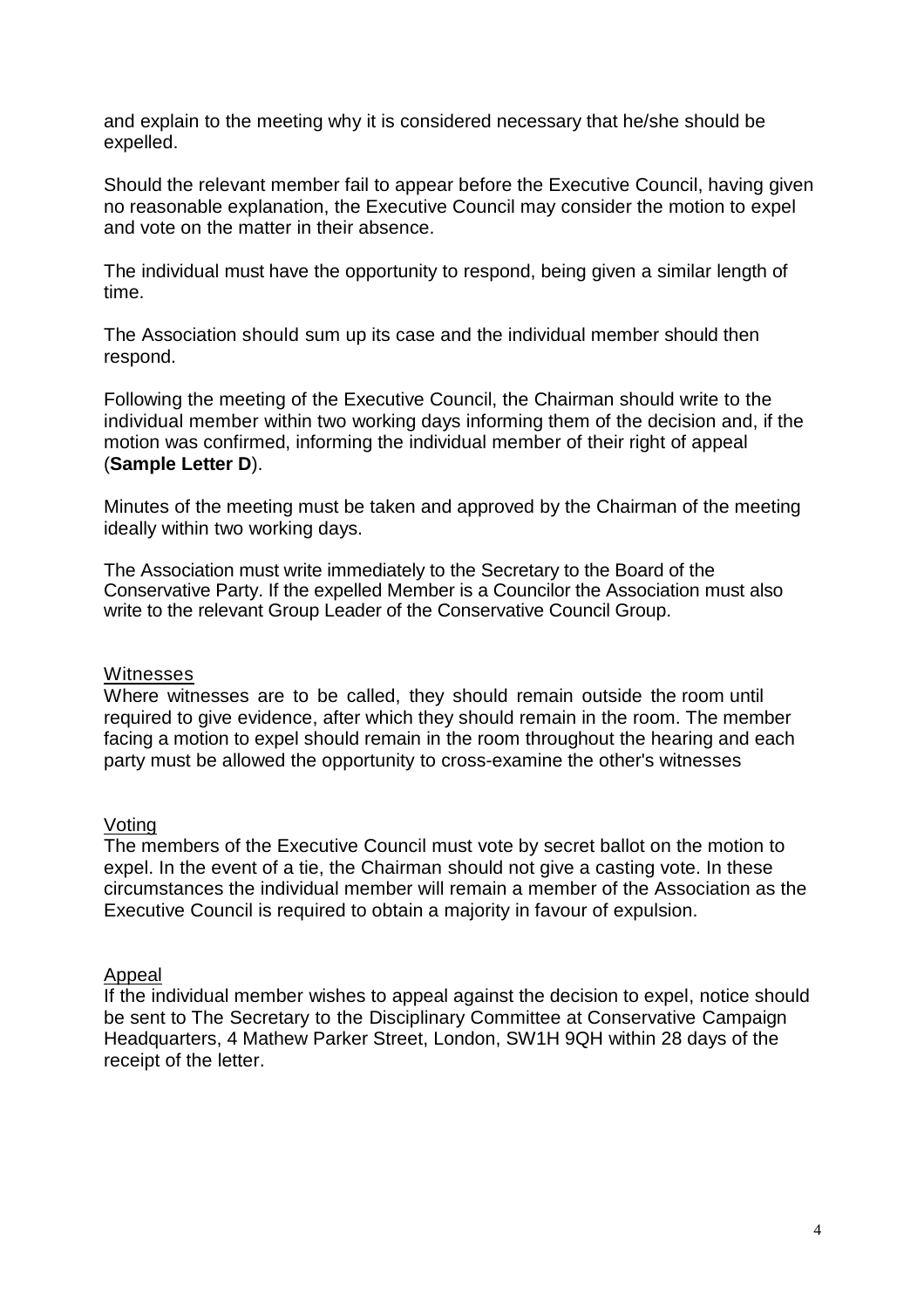## **The Appeal Procedure**

Any person expelled from membership of the Party by a majority vote of an Executive Council may appeal to the Party's Disciplinary Committee.

The Disciplinary Committee will consist of three or more senior members of the voluntary Party. The Chairman of the Disciplinary Committee, as appointed by the Board of the Conservative Party, will chair the Committee. The Secretary to the Board of the Conservative Party or a person appointed by the Chairman of the Committee will act as Secretary to the Committee but the decision makers will be Committee members only.

All proceedings shall be confidential and no person shall disclose any details, information or documents to any third party.

In the event of an oral hearing, the proceedings will be informal and the strict rules of evidence shall not apply. The Committee may adopt any method of procedure it considers reasonable, fair or necessary. This may involve the disclosure of all written documentation submitted by either party to the other. Evidence will not be taken on oath. Conflicts of evidence will be decided by the Committee on the balance of probabilities.

Although it is recognised that conversations in relation to suspension or expulsion proceedings may take place with the Party's professional staff, the only statements or communications that may be relied upon by any party are those in writing e.g. letters, emails or formal notes of telephone conversations.

The Committee may deliberate in private at any time.

The Committee may notify those with an interest in the matter of its decisions, advice and recommendations at the hearing or reserve its decision until a later date, when a written notice may be sent to relevant parties.

The Committee shall have discretion to make its decision public where it considers it necessary to do so but shall only do so after considering any representation on this issue.

The Chairman of the Disciplinary Committee shall, at his absolute discretion, determine who shall or shall not be invited to give oral evidence in any appeal hearing.

In the unlikely event that any person may consider it desirable to be legally represented, the Chairman of the Panel shall determine whether any person may be legally represented.

Any person appearing before the Committee may (should they feel the need for moral support) be accompanied by a friend or colleague with whom he or she may confer, but who may not address the Committee nor answer any question on his or her behalf. A friend or colleague may act in a personal capacity only and be bound by the rules relating to the confidentiality of the proceedings as set out above.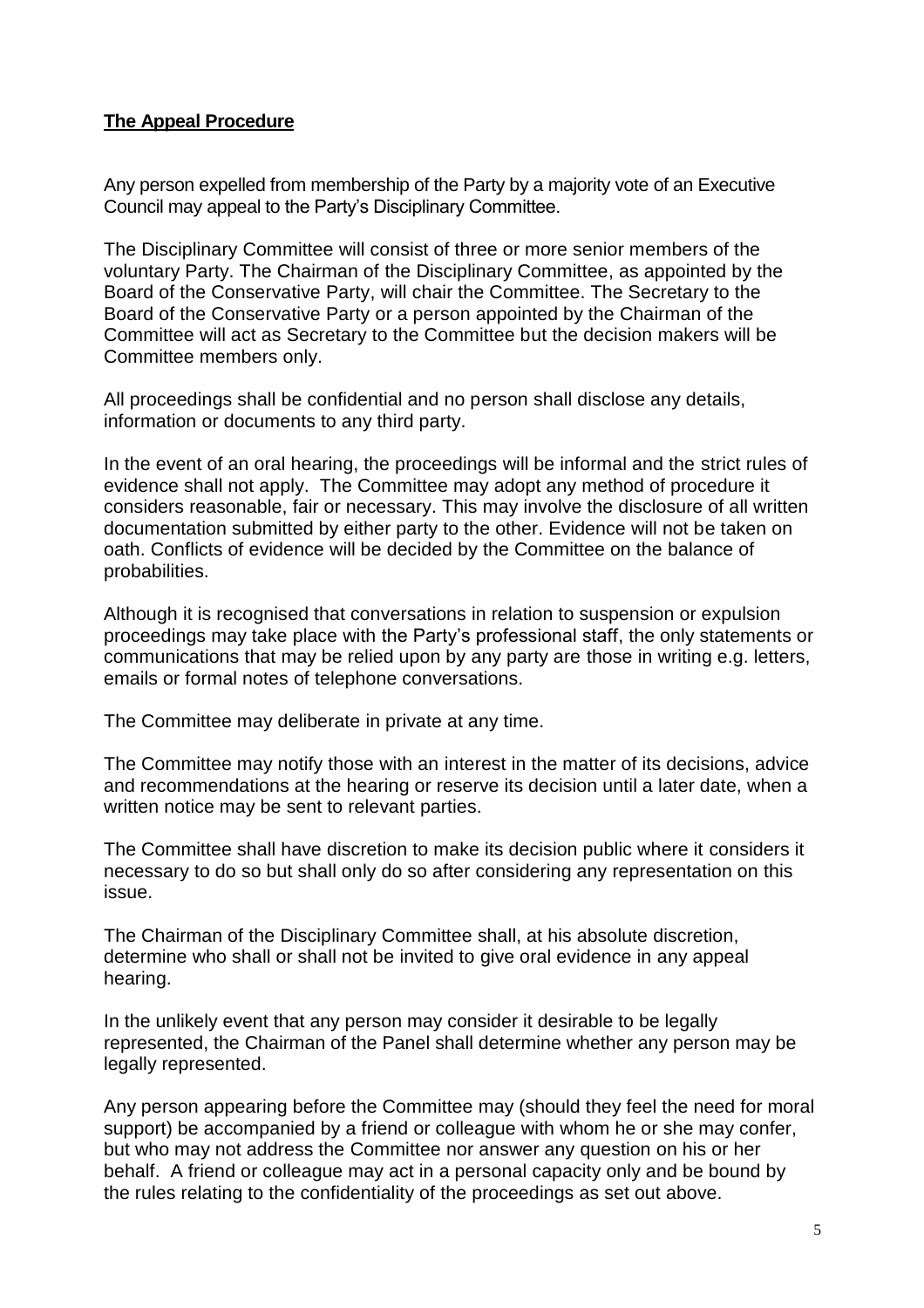The Chairman of the Disciplinary Committee shall have absolute discretion to exclude from the hearing, or from any part of it, any participant whose conduct is disrupting or likely to disrupt the hearing, or is likely to prevent another person from giving evidence or making submissions freely.

The Chairman of the Disciplinary Committee shall have absolute discretion to amend these procedures where he considers it appropriate, necessary or reasonable to do so.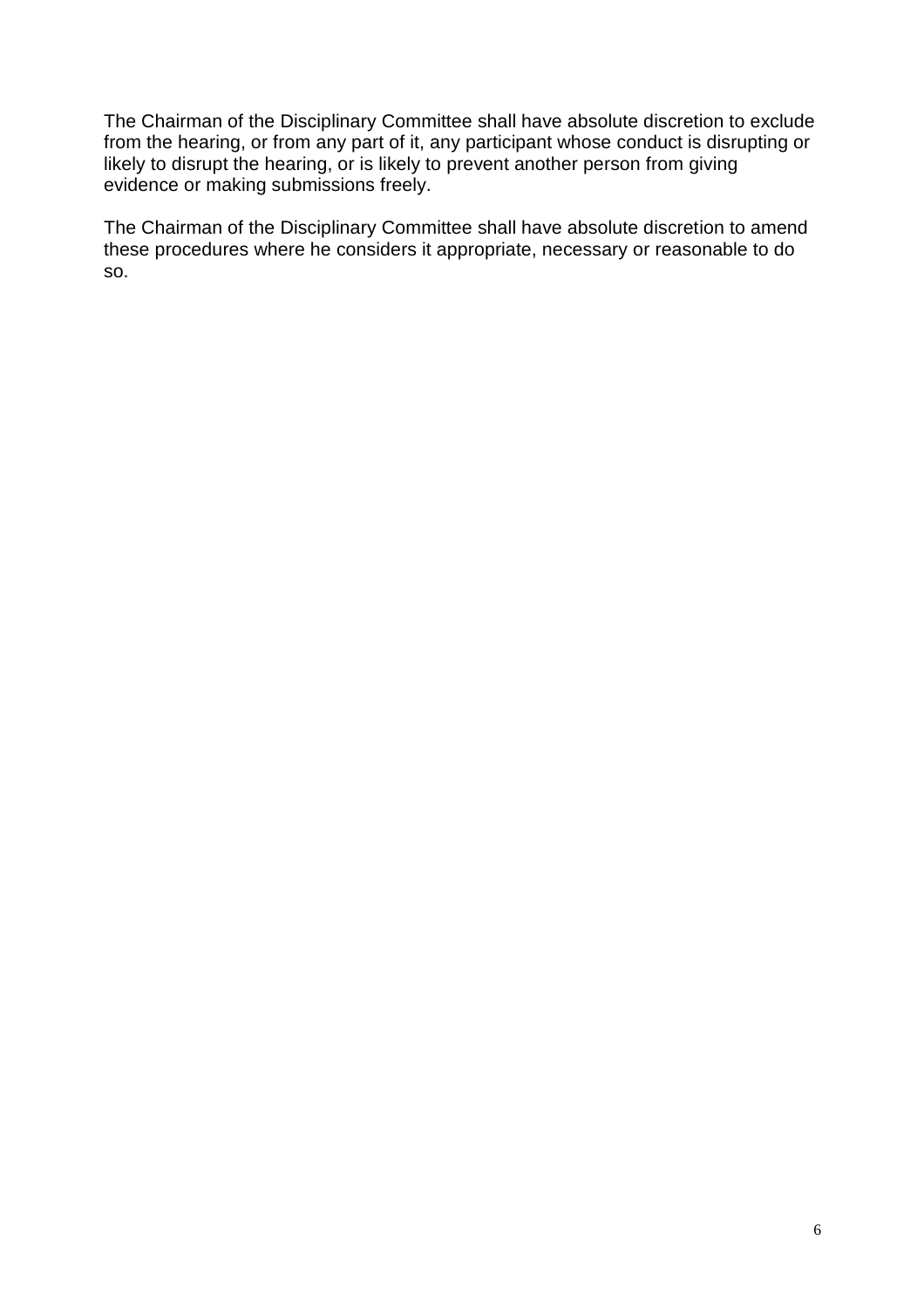# **Sample Letter A Letter to a suspended member**

Dear [name],

At a meeting of the Association's Management Team held on [ ], it was determined that your membership of the Conservative Party be suspended pending formal expulsion proceedings.

You will have an opportunity to be heard at the next meeting of the Executive Council. I will write to you with details in due course.

Any member suspended from the Party may not participate in any Conservative Party activity including attendance at meetings and social events.

Yours sincerely,

[Association Chairman]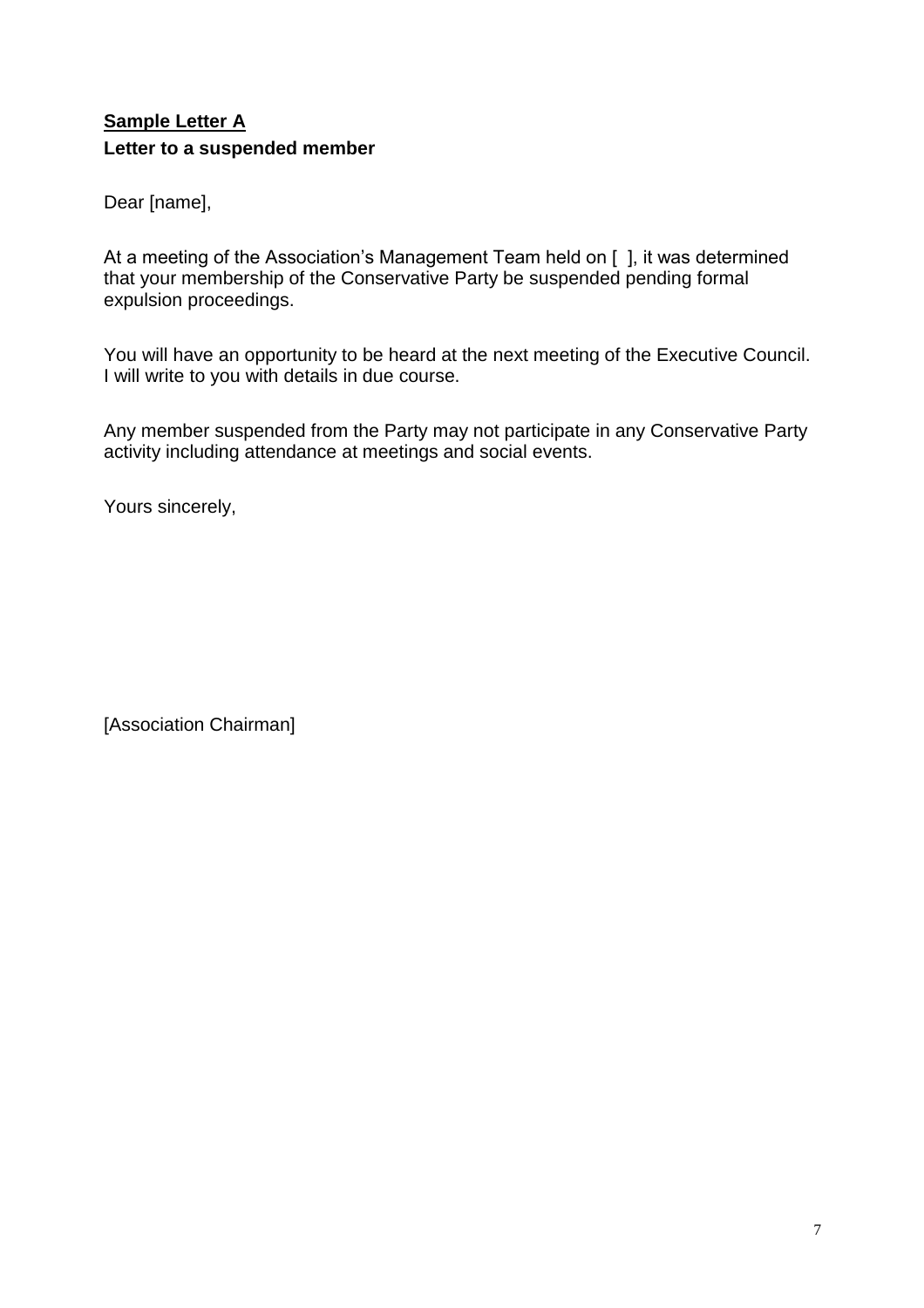### **Sample Letter B Letter to an individual facing a motion to expel.**

Dear [name],

The next Executive Council of [association] will be considering your membership of the Conservative Party for the following reason[s]:

#### [reasons for expulsion]

This meeting will be held at [place] on [date and time] and this item of the agenda will be chaired by an independent Chairman. If you would like to attend, please could you let [name] know in advance of the meeting. Please could you also make me aware in advance of the meeting if you intend to bring legal representation of any kind. Please also acknowledge receipt of this letter by signing the enclosed copy and returning in the SAE enclosed herewith.

Yours sincerely,

[Association Chairman]

#### **Notes**

**The statement of reasons for expulsion must be specific. It is not enough to require a member to explain his/her conduct, and should not include the phrase bringing the Party into disrepute. These charges shall be the basis of the hearing and will not be added to at any time after the notice has been sent.**

**It is recommended that this letter be sent by recorded delivery and posted not less than sixteen days before the date of the hearing to be received by the individual at least 14 days in advance of the meeting.**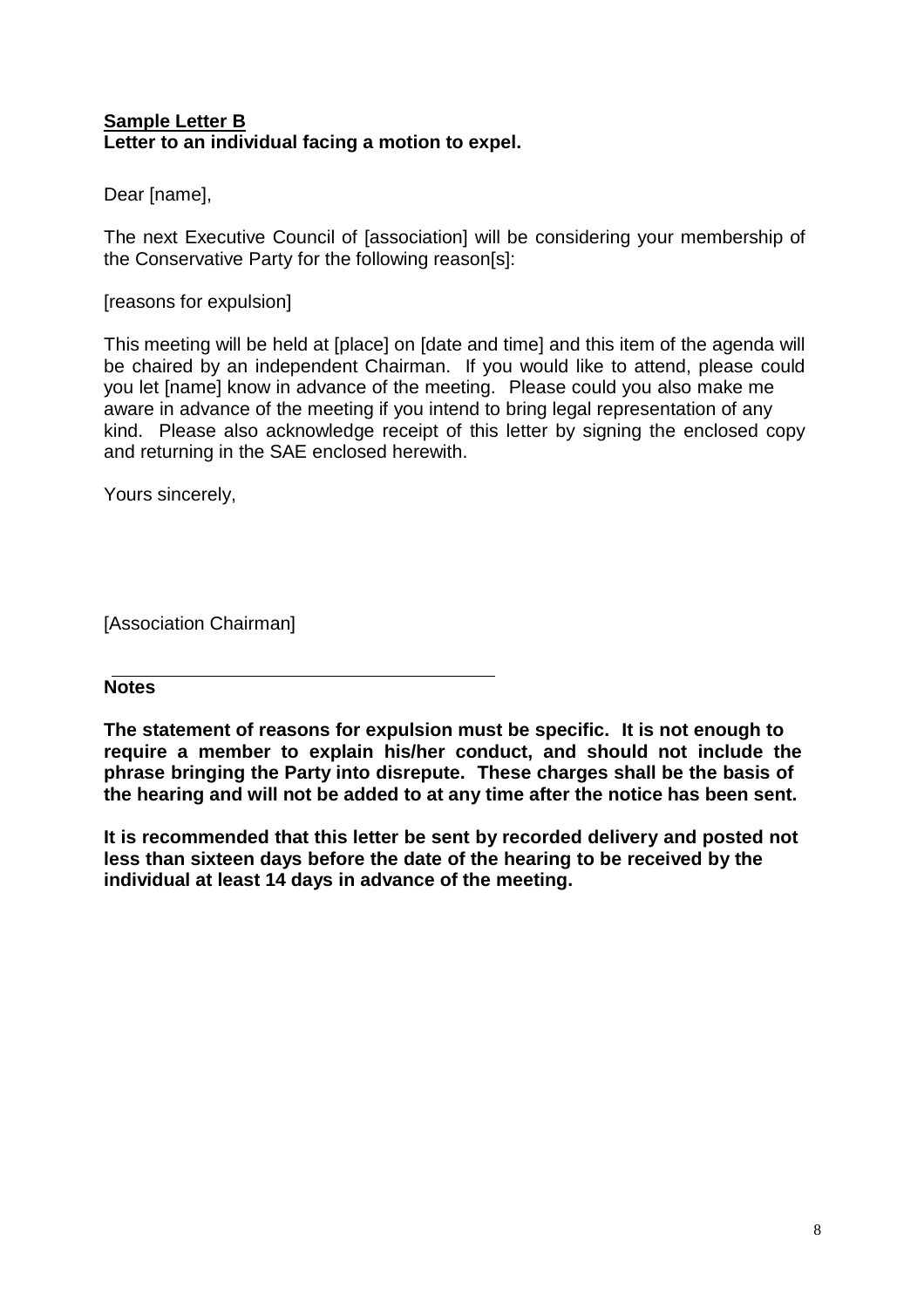#### **Sample Letter C Letter to Executive informing them of the hearing**

## Dear [name]

The next Executive Council of [association] will be considering the membership of the Conservative Party of [individual's name] for the following reason[s]:

[reasons for expulsion]

This meeting will be held at [place] on [date and time] and this item will be chaired by an independent Chairman. An agenda for the meeting is enclosed.

Yours sincerely,

[Association chairman]

**Notes**

**The reason(s) for expulsion in this letter and the agenda should exactly match those on the letter sent to the person who is being expelled (Sample Letter B).**

**This letter should also be sent at least 16 days in advance of the meeting in order to be received by the Executive Committee members at least 14 days in advance of the meeting.**